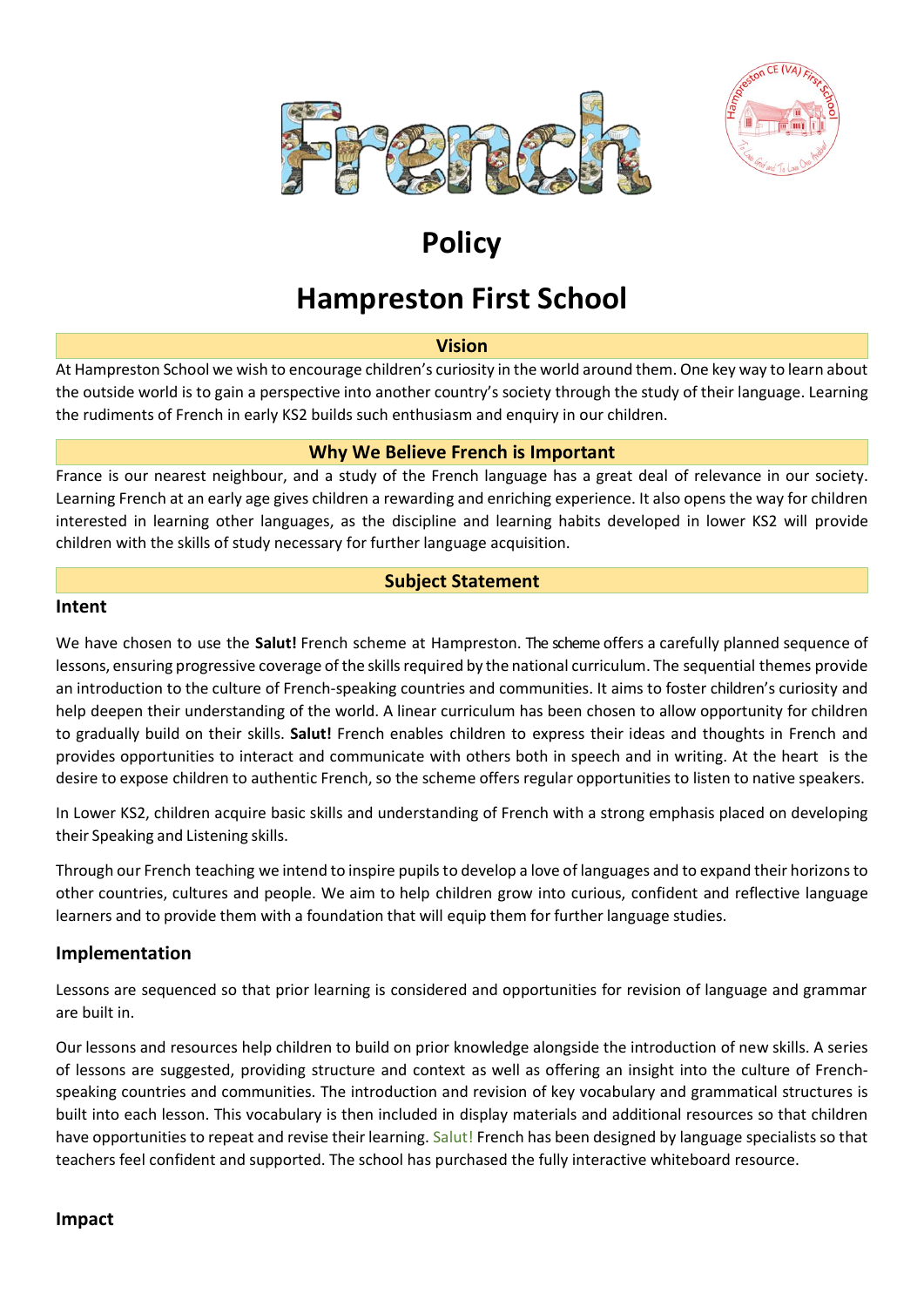Using the full range of resources, including display materials, will increase the profile of languages across school. The learning environment will be consistent with key French vocabulary displayed, spoken and used by all learners. Wholeschool and parental engagement will improve through the use of language-specific home learning tasks and opportunities suggested in lessons and overviews for wider learning. We want to ensure that French is loved by teachers and pupils across school, therefore encouraging them to embark on further language studies. Impact can also be measured through key questioning skills built into lessons.

## **French Curriculum Overview**

| SALUT! UNIT 1                                                                                                                                                                                                                                                                                                                                                                                                                                                                                                                                                                                                                                                                                                                          |                                                                                                                                                                                                                                                                                                                                                                                                                                                                                                                                                                                                                                                                                                                                                      |                                                                                                                                                                                                                                                                                                                                                                                                                                                                                                                                                                                                                                                                                                                                                                                                                                                                                        |
|----------------------------------------------------------------------------------------------------------------------------------------------------------------------------------------------------------------------------------------------------------------------------------------------------------------------------------------------------------------------------------------------------------------------------------------------------------------------------------------------------------------------------------------------------------------------------------------------------------------------------------------------------------------------------------------------------------------------------------------|------------------------------------------------------------------------------------------------------------------------------------------------------------------------------------------------------------------------------------------------------------------------------------------------------------------------------------------------------------------------------------------------------------------------------------------------------------------------------------------------------------------------------------------------------------------------------------------------------------------------------------------------------------------------------------------------------------------------------------------------------|----------------------------------------------------------------------------------------------------------------------------------------------------------------------------------------------------------------------------------------------------------------------------------------------------------------------------------------------------------------------------------------------------------------------------------------------------------------------------------------------------------------------------------------------------------------------------------------------------------------------------------------------------------------------------------------------------------------------------------------------------------------------------------------------------------------------------------------------------------------------------------------|
| All children will:                                                                                                                                                                                                                                                                                                                                                                                                                                                                                                                                                                                                                                                                                                                     | Most children will progress further and                                                                                                                                                                                                                                                                                                                                                                                                                                                                                                                                                                                                                                                                                                              | Some children will progress even                                                                                                                                                                                                                                                                                                                                                                                                                                                                                                                                                                                                                                                                                                                                                                                                                                                       |
|                                                                                                                                                                                                                                                                                                                                                                                                                                                                                                                                                                                                                                                                                                                                        | will:                                                                                                                                                                                                                                                                                                                                                                                                                                                                                                                                                                                                                                                                                                                                                | further and will:                                                                                                                                                                                                                                                                                                                                                                                                                                                                                                                                                                                                                                                                                                                                                                                                                                                                      |
| Recognise some basic French<br>$\bullet$<br>greetings.<br>Recognise the numbers 1-10.<br>$\bullet$<br>Respond to some simple<br>$\bullet$<br>classroom instructions.<br>Respond to some simple<br>$\bullet$<br>questions when prompted with<br>visual cues.<br>Recognise basic family<br>$\bullet$<br>vocabulary.<br><b>SALUT!</b><br>UNIT <sub>2</sub><br>All children will:<br>Recognise the days of the<br>$\bullet$<br>week when spoken in<br>sequence.<br>Understand most of the<br>$\bullet$<br>colours.<br>Understand numbers up to<br>$\bullet$<br>20.<br>Respond to questions about<br>$\bullet$<br>likes and dislikes with a<br>single word.<br>Recognise negative<br>responses to a question<br>when given a visual prompt. | $\bullet$<br>Be able to greet each other<br>confidently, and introduce<br>themselves and their family.<br>Understand the numbers 1-10 and<br>$\bullet$<br>use them to say how old they are.<br>Understand and respond to some<br>$\bullet$<br>simple questions and instructions.<br>Recognise some words in their<br>$\bullet$<br>written form and pronounce them<br>accurately.<br>Most children will progress further and<br>will:<br>Recognise the days of the week.<br>$\bullet$<br>Name a variety of colours.<br>٠<br>Understand numbers up to 20,<br>$\bullet$<br>including out of sequence.<br>Be able to express simple likes<br>$\bullet$<br>and dislikes using the first<br>person.<br>Recognise a negative sentence<br>when they hear it. | Greet each other confidently and<br>$\bullet$<br>ask and respond to simple<br>questions.<br>Understand the numbers 1-10 and<br>$\bullet$<br>write some or all of them from<br>memory.<br>Be competent at using some<br>$\bullet$<br>classroom language in French.<br>Recognise most key vocabulary<br>$\bullet$<br>and pronounce them clearly.<br>Some children will progress even<br>further and will:<br>Confidently say which day it<br>$\bullet$<br>is.<br>Understand that the way<br>$\bullet$<br>French colours are spelt and<br>pronounced sometimes<br>changes if they describe a<br>feminine noun.<br>Use most or all numbers up to<br>$\bullet$<br>20 out of sequence.<br>Write and say sentences<br>$\bullet$<br>about their likes and dislikes<br>from memory with clear<br>pronunciation.<br>Recognise negative sentences<br>and be able to attempt<br>forming their own. |
| <b>UNIT3</b><br>SALUT!                                                                                                                                                                                                                                                                                                                                                                                                                                                                                                                                                                                                                                                                                                                 |                                                                                                                                                                                                                                                                                                                                                                                                                                                                                                                                                                                                                                                                                                                                                      |                                                                                                                                                                                                                                                                                                                                                                                                                                                                                                                                                                                                                                                                                                                                                                                                                                                                                        |
| Sing along and do the<br>$\bullet$<br>actions to a French song,<br>with a visual aid.<br>Recognise most of the<br>French body parts when<br>they're spoken.<br>Read the numbers 11-20<br>$\bullet$<br>with some assistance.<br>Accurately say the name of<br>$\bullet$<br>the month of their birthday<br>when given a visual prompt.<br>Understand the difference<br>$\bullet$<br>between singular and plural.                                                                                                                                                                                                                                                                                                                         | Sing and do the actions to a<br>$\bullet$<br>French song with little help.<br>Understand several parts of the<br>$\bullet$<br>body when they're spoken.<br>Read the numbers 11-20 aloud<br>and say some of them from<br>memory, pronouncing them<br>accurately.<br>Respond to a simple question by<br>٠<br>saying what month their birthday<br>is in.<br>Recognise plural nouns when<br>listening to or reading<br>vocabulary.                                                                                                                                                                                                                                                                                                                       | Sing and do the actions to a<br>French song from memory.<br>Refer to parts of the body<br>with confidence.<br>Be confident saying the<br>$\bullet$<br>numbers 11-20 from memory<br>with accurate pronunciation.<br>Confidently form sentences<br>٠<br>about birthdays.<br>Consistently recognise<br>whether nouns are singular or<br>plural.                                                                                                                                                                                                                                                                                                                                                                                                                                                                                                                                           |